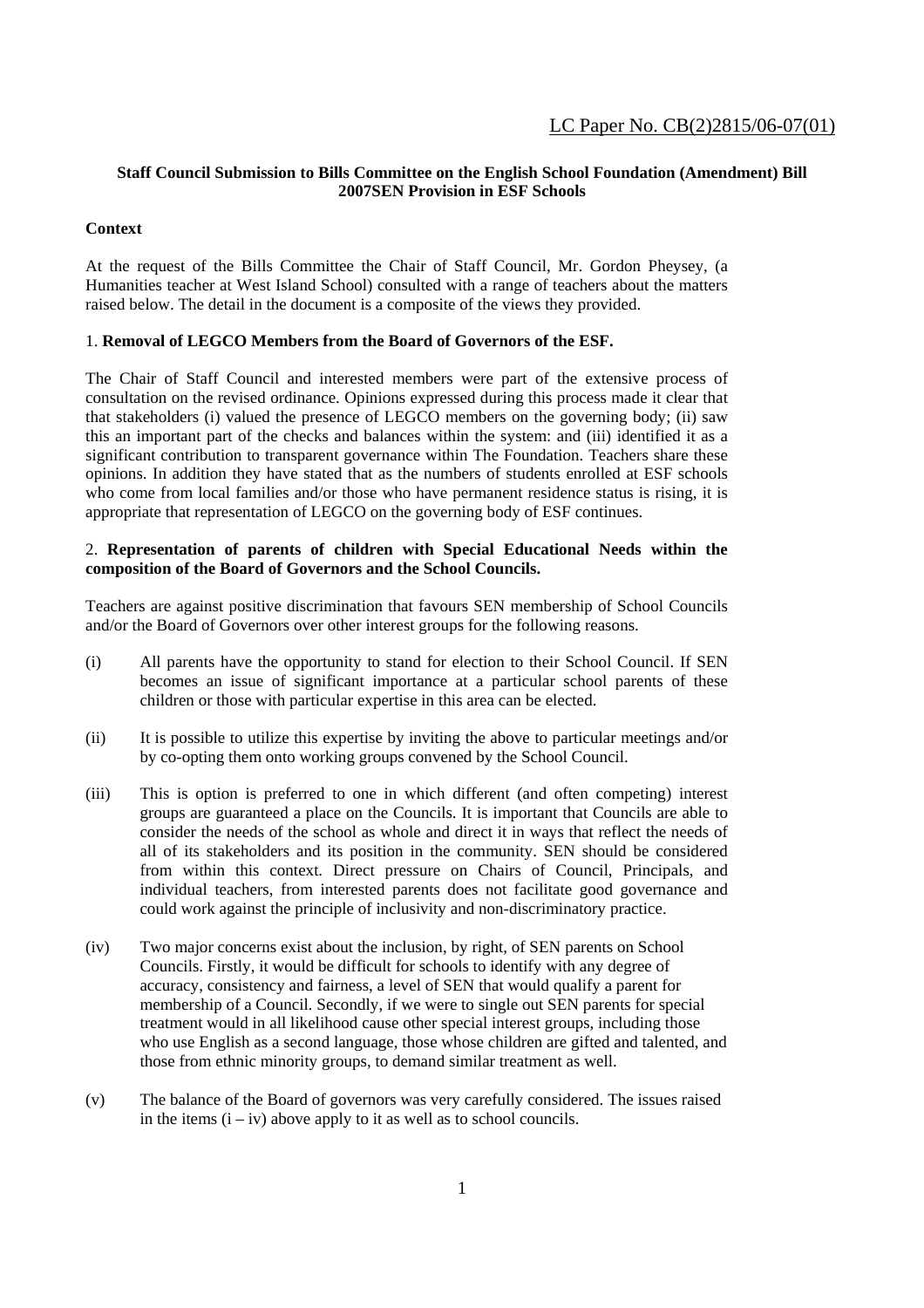## **3. Proposed Amendment to section 4 (1) (a) of the ESF Ordinance: Objects and Powers of the foundation. Inclusion of the words…***irrespective of disability and Special Education Need***.**

# **(i) SEN in ESF Schools**

The ESF, its teachers and its parents, understand all too well the benefits of education. Each rationalizes its provision and its purchase in the context of the impact it has on the prosperity, achievement, security, integration, life choices, and happiness of the children they have responsibility for.

Over the years the ESF has provided a curriculum that has been geared to helping students in many ways and there is great competition for places in our schools and the resources within them.

The achievement of the qualifications necessary for entry into university and eventually into professional careers is the thing that attracts the vast majority of our parents and we need to pay heed to this.

Quite rightly the Foundation and its teachers have celebrated the success of its students and have made great efforts to ensure that examination results continue to place us in the highest percentile for non-selective schools. As teachers we intend to make sure that this remains the case.

While Vocational Education and Training has been provided and is currently being reviewed, there is no extensive history, culture, or funding for students with severe SEN within ESF Schools.

As a Standing Committee of the Foundation Staff Council is very aware of the difficulties facing parents of children with acute SEN in Hong Kong. While some ESF schools have responded to pressure and begun to play an increasing role in this area that they are doing so is a credit to them and particularly to the imagination and ingenuity of their Senior Management Teams and the skill and work ethic of their teachers.

Teachers are concerned that becoming a major provider of SEN in Hong Kong must ultimately be an internal decision for ESF based on its knowledge of the funding, space, equipment, and skills base (both actual and potential) available to it. This is not available in sufficient quality or quantity for us to move forward in anything other than a cautious manner. Amending the ordinance to make us do otherwise will simply create problems for all involved, and not least the children concerned. The primary consideration underpinning each of the comments below, whether in relation to SEN students in specialist centres or their placement in mainstream classrooms is the needs of these children and the capacity of ESF to deliver on any promises it might make to them.

We do of course have a responsibility to consider the needs of our other students. Unfortunately, as with anything, there is an *opportunity cost* attached to any course of action. We must recognise that while teachers would very much like to cater for the SEN needs of all students regardless of the nature of the disability and the type of need, they simply cannot do so without detracting from what is provided to other students. It should be noted that this is not simply a question of cost.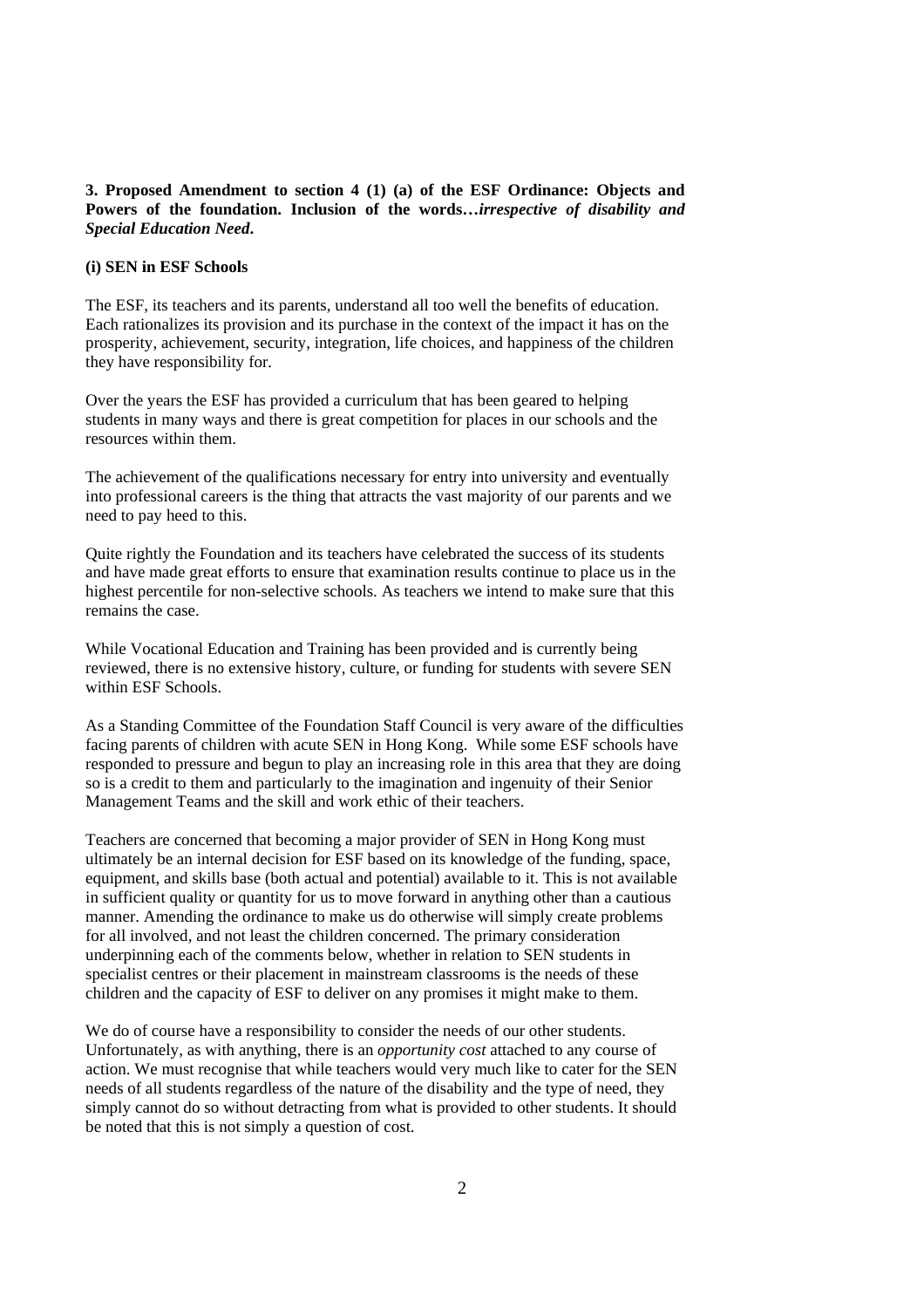### **(ii) Motivation and Learning**

ESF schools seek to tap in to, and to harness, the natural motivation to learn that can be found in most of its students. It does this by providing them with learning experiences that match their learning styles while at the same time challenging them to develop new ones. Ultimately we are seeking to generate a sense of wonderment and inquisitiveness in our students that will drive them beyond routine learning to a position in which they are able to take control of their own learning and become the person they are capable of being. This is never an easy process and convincing students that they should make the most of the vast range of learning opportunities provided for them can be very difficult indeed.

# **(iii) Creating A Positive Self Concept**

At ESF we have been placing collaborative, inquiry based learning, at the centre of our curriculum for some time. To help students get the most from their learning experiences teachers have to ensure that the tasks set are stimulating, encourage children to engage with the materials and require them to interact with their peers in order to solve problems that are necessary for their completion.

Although the range of ability is quite wide in our classrooms we have to design tasks that allow everyone to play an active part. Opportunities for learning are most stimulating when they reward participation and effort, will allow everyone to achieve something worthwhile, and ensure that individual targets are attained.

There is concern that the level of differentiation required to enable students with severe SEN requirements to participate in these types of activity in mainstream classes will alter the nature of the lesson and change the learning experiences offered to the other students in the class.

There is also concern that placing students with these needs in this type of situation will serve to highlight their problems and create a negative self-concept.

The key to cognitive and emotional development is successful participation in the learning experience. The students' attitude towards learning can be badly affected if their experiences are negative and they may become demotivated or end up withdrawing from the process altogether if their experiences are upsetting.

#### **(iv) Teacher Skills**

The skills and training required to work with students who have significant levels of SEN are very different to those developed in normal teacher training. Specialist teachers who have these skills are in short supply and high quality ones are very difficult to find.

# **(v) Specialist Equipment**

There will be considerable demand for extra equipment if schools are required by ordinance to take and integrate students with significant SEN. This will range from equipment to facilitate learning and that which will improve and effect mobility.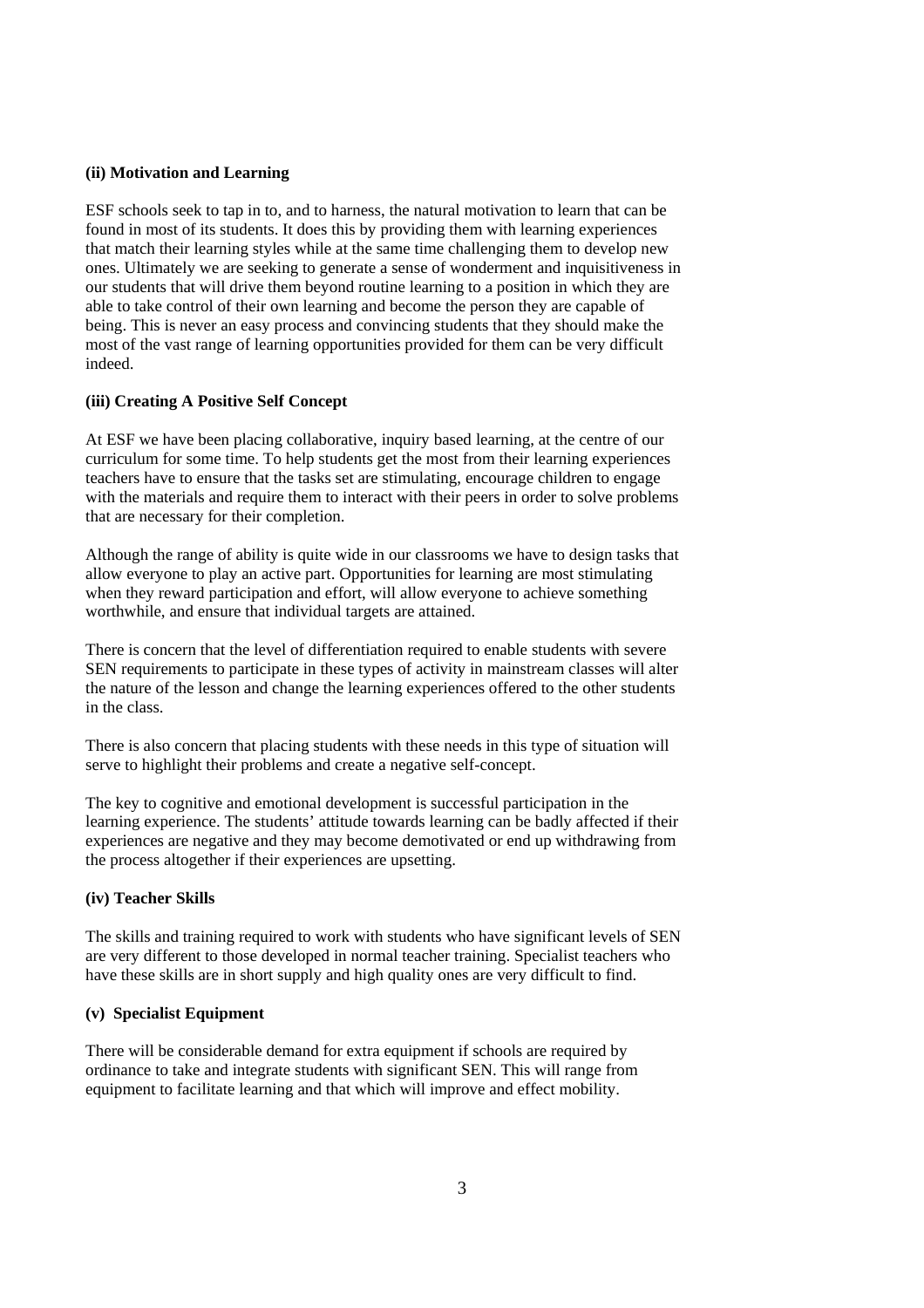## **(vi) The Learning Environment**

ESF schools are full to capacity and Senior Management Teams are currently looking at creative ways of timetabling lessons and structuring the school day to relieve pressure on resources that are currently stretched to the limit.

At the moment simple things like the movement of students around school at break and lunch-times is very difficult with duty staff having to control hundreds of students in corridors, on stairways, and in canteen queues to maintain order and safety. Lift access is very limited in most schools and it would be impossible to vouch for the safety of students with physical disabilities without making significant additional provision for them.

Classrooms in ESF schools are not particularly large and class sizes of 30 up to year 10 means that they are very crowded with little room to move around. Simply placing students with a physical disability in some of these rooms will put them at risk. Asking them to participate in a meaningful way in tasks that require them to move around on frequent basis would be almost impossible.

When students are engaged in research tasks they often have to travel from a classroom to the library or a computer room. Again, because of the pressure of numbers, students often do not have a full lesson in these facilities and have just a short time to get inside, find what they need, and return to their classroom.

In short, the learning environment is on occasion, crowded, hectic, pressurized and demanding and our students do extremely well to negotiate their way through the demands of their day. Placing a student with severe SEN in this environment requires a lot of thought and many guarantees that would have to be underpinned by ESF and the government before we could go ahead.

### **(vii) Local Government Support**

In schools in the UK and Australia, where most of ESF's teachers come from, SEN is dealt with in partnership with the local authority. At the moment, this proposed change to the ordinance would be made without a clear understanding of what the relationship between ESF and EMB would be.

### **(viii) Recommendation**

A student in the wrong curriculum and the wrong learning environment may ultimately develop a negative sense of self that is shaped by an exaggerated sense of difference that these would create between them and their peers.

Teachers would prefer to see the matter of Special Educational Needs dealt with through a process of negotiation involving them, parents, Principals, School Councils, ESF Centre and EMB.

This should be done outside of the ordinance process, so that more thought can be given to what can be done well; who is best placed to do it; what support is required; and what any proposals might cost can be considered properly. In this way we should be able to ensure that good intentions do not make an already difficult situation worse.